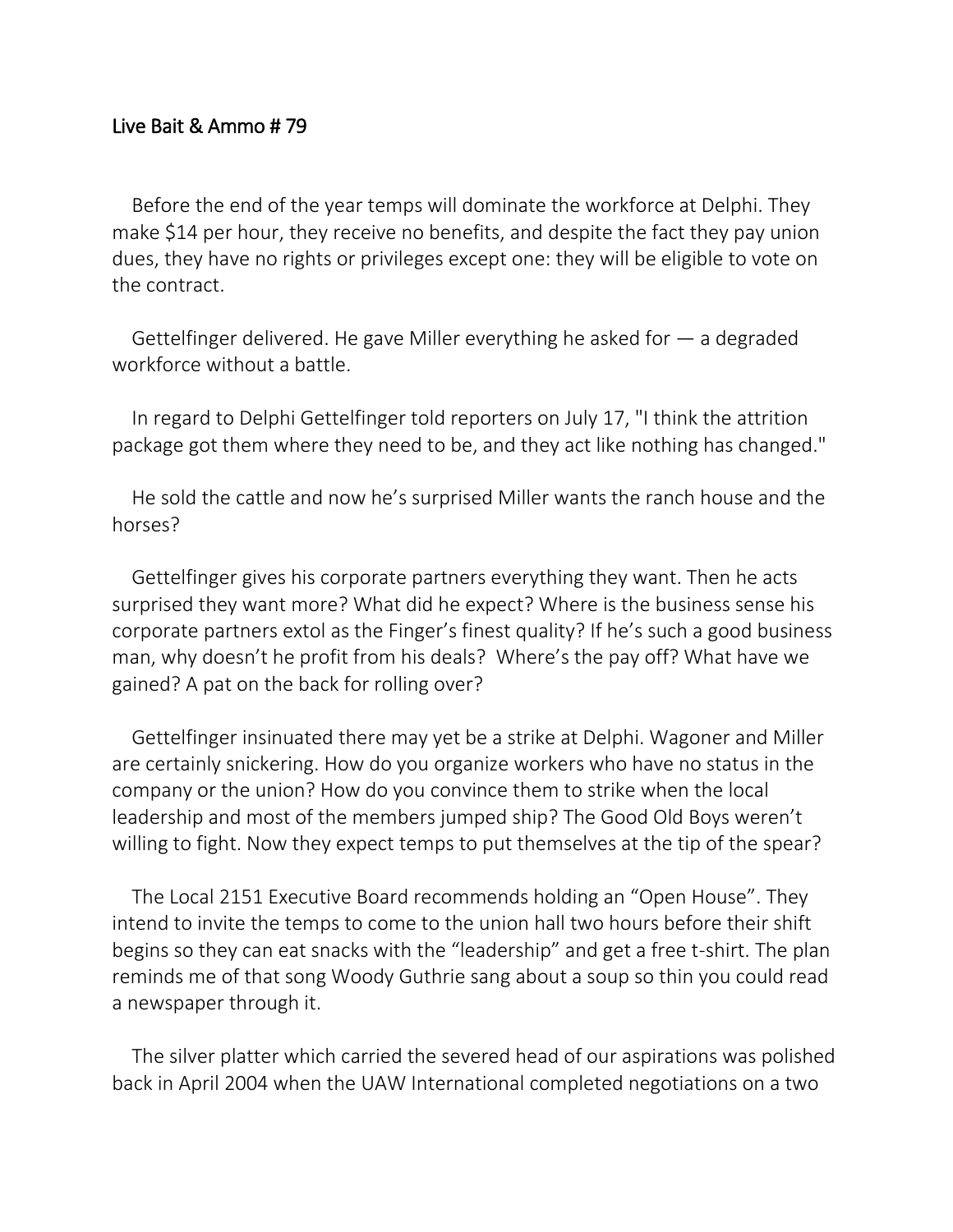tier supplement for Delphi: \$14 per hour, no COLA, no pension, and squat for benefits.

The International did not permit members of the affected Local Unions to vote on the two tier supplement. I appealed the decision to the PRB.

For those of you who are unfamiliar with the acronym, the Public Review Board is a pantomime of "Justice Delayed" performed by puppets who with great humility describe themselves as "distinguished". Members of the PRB are selected and compensated for their services by the accused, the UAW International Executive Board. At every Constitutional Convention a representative of the PRB testifies that they have never uncovered any corruption in the UAW.

On June 28, 2006 the Detroit News reported that a federal jury found Donny Douglas, a UAW International rep, and Jay Campbell, a Local shop chairman, guilty of "conspiracy to break labor laws and to extort favors from GM." The civil suit against the two men was dismissed because time limits were exhausted by plaintiffs, members of UAW Local 594, who sought internal union remedies including an appeal to the PRB. The judge inferred they should have known better.

In Amsterdam shop windows take the lechery out of prostitution. In the UAW the Public Review Board renders the treachery of pimps shop window legitimate.

An appeal to the PRB is an exercise in futility but I couldn't resist the word play. My repartee with the wits in Sold-our-dignity House supplied a trove of certifiable quotes. For example, in defense of two tier wages the International asserted the "future hire group is a null class."

Mind you, this is not satire. I have documentation from PRB Case No. 1504 to prove that the International defended their decision to deprive us of the right to vote on the grounds that the "future hire group is a null class." The designation is literally beneath contempt.

The segregation of future union members into a "null class" is a harrowing prediction of the future of the union. The Preamble of the UAW Constitution avows in part that "the ideals and hopes of the workers who come under the jurisdiction of the [UAW]" are exemplified by the statement "that all men are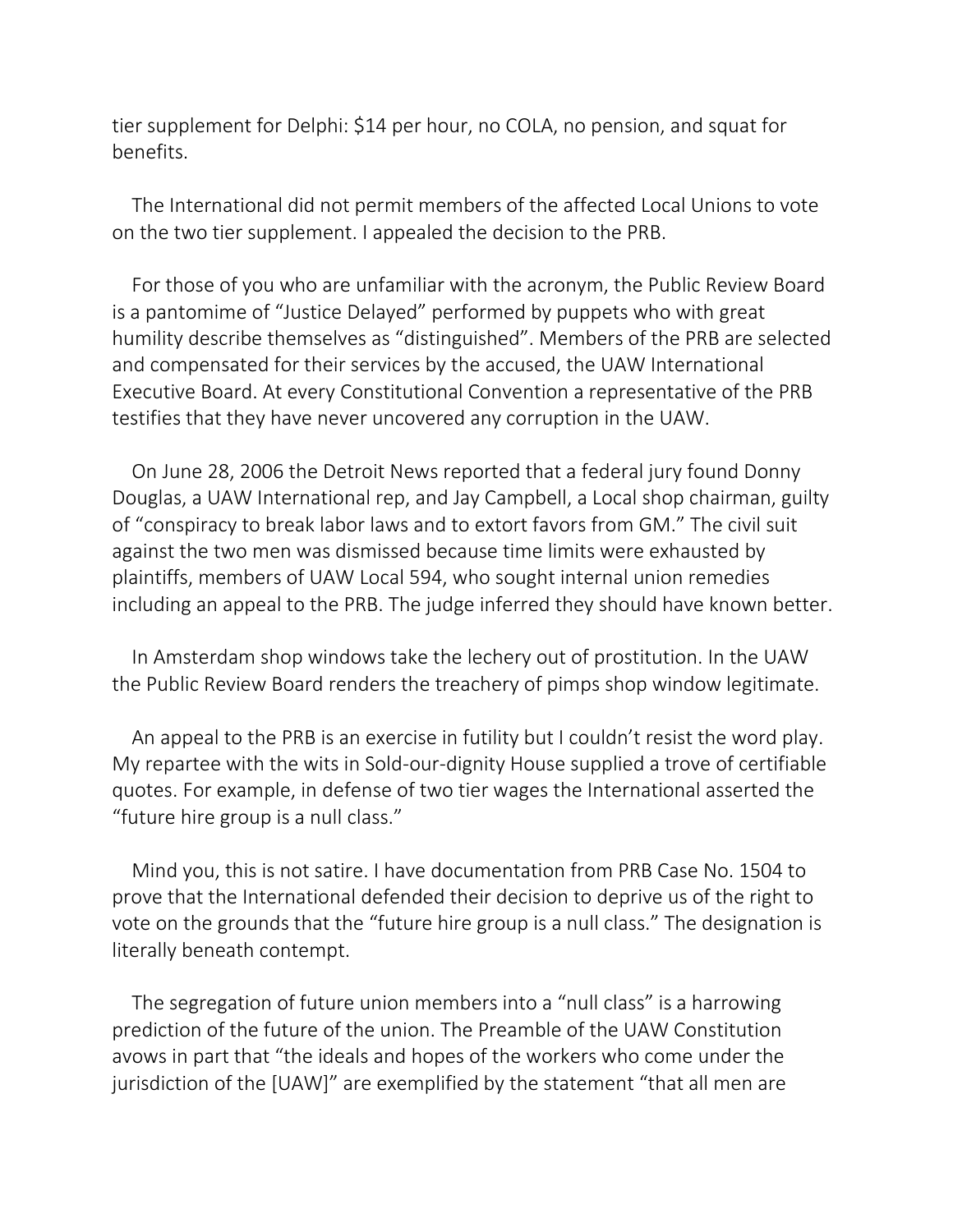created equal" and that within the union "lies the hope of the worker in advancing society toward the ultimate goal of social and economic justice."

Where is the hope of a new hire in advancing toward the goal of social and economic justice if the union relegates him or her to second class citizenship? New hires, the workers who embody the future of the union, have been disenfranchised in advance.

What can the Local 2151 E-Board tell new hires at the "Open House"? The ship is sinking? Our life boats are secured? Sorry there weren't enough to go around? Good luck, mates?

The future of current union members and retirees is inextricably bound with the future of new members. Our common interests are inseparable. It is our duty to prepare the way for the next generation just as the way was prepared for us. New hires should be treated with respect not contempt. New hires aren't a "null class", they are our friends and children.

Two tier isn't a collective bargaining strategy, it's a symptom of social decadence.

Article Two of the UAW Constitution states that our purpose is: (1) "To improve working conditions, create a uniform system of shorter hours, higher wages, health care and pensions; to maintain and protect the interests of workers under the jurisdiction of this International Union."

(2) "To unite in one organization, regardless of religion, race, creed, color, sex, political affiliation or nationality, age, disability, marital status or sexual orientation, all employees under the jurisdiction of this International Union."

Two tier puts these principles in the shredder. Two tier impacts all active, retired, and future members. If new hires are classified as a "null class", then one day they will in turn classify senior members and retirees as a "null class". The term is an existential coffin for the union.

The introduction of temps into Delphi and GM is a sign of things to come. The contract is temporarily suspended for a certain class of workers. The Concession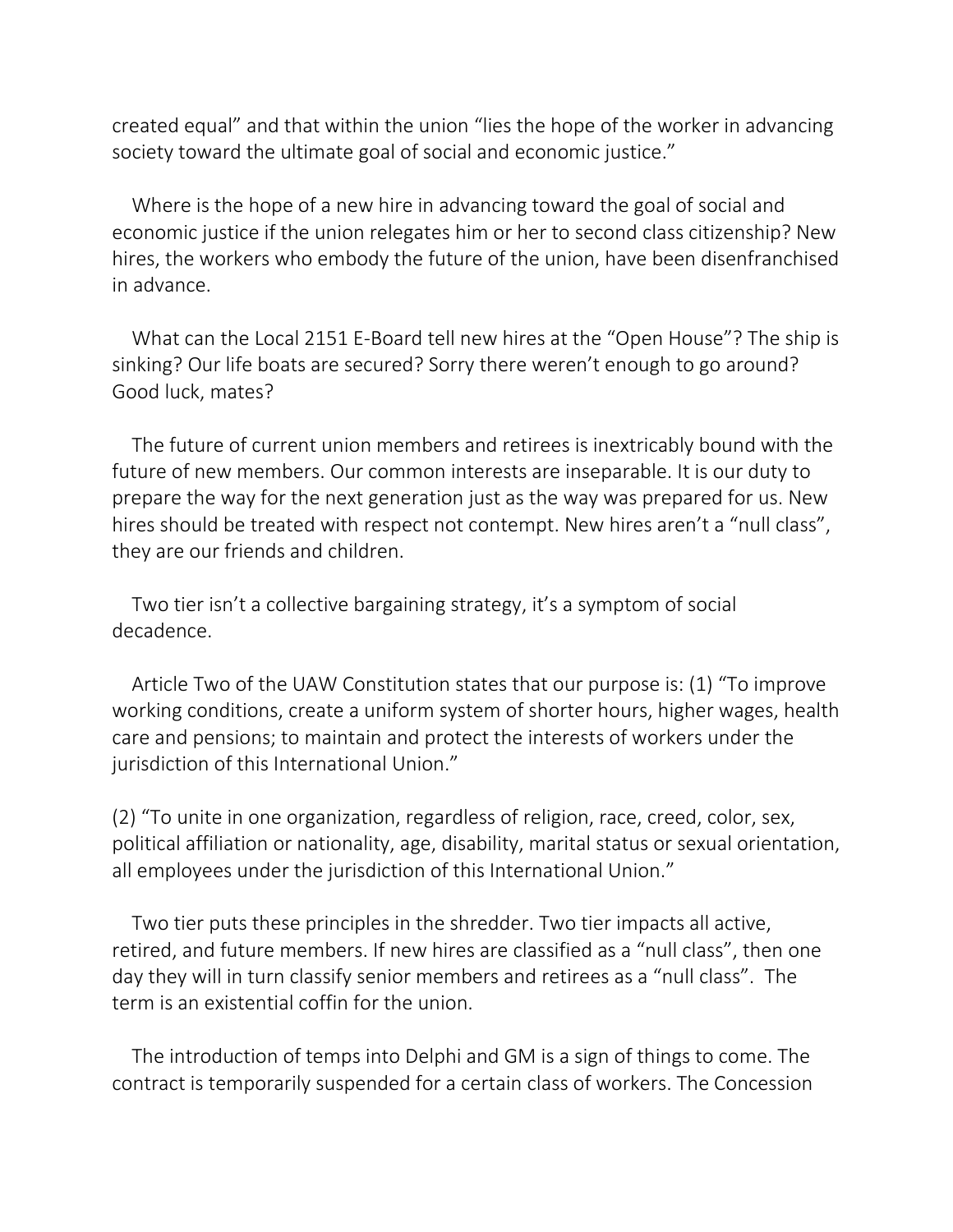Caucus is bending over backwards to help their corporate partners emulate the Toyota system of permanent temps which is, for all intents and purposes, a two tier wage scale.

Gettelfinger is backpedalling to the future.

Two tier creates an unequal system of wages, health care, and pensions. The two tier system is wholesale discrimination against an entire class of people. Two tier severs the solidarity between generations. Two tier will destroy the union. Is that the plan?

The Concession Caucus not only accepts management's unilateral "right to manage," they administer the degradation of the working class, because they do not believe workers have any value other than that dictated by the bosses. Gettelfinger and Wagoner's world view is one and the same.

In Gettelfinger's address to the UAW Constitutional Convention he described the challenges we face as insurmountable. His outrage was muted. His attitude resigned. He skirted confrontation with management and stuck to the party line: cooperation.

The Concession Caucus always reverts to the same solution. They tell workers who to vote for, namely, Democrats. They encourage workers to put all their hopes in the ballot box rather than direct confrontation at the point of production. The bait and switch diverts attention from the CC's conviction that workers must sacrifice for the greater good which they assert is "The Partnership" between company bosses, union bosses, and the Democratic Party.

The Partnership is pilfering the accrued vested benefits of retirees. The Partnership is slashing wages and benefits. The Partnership is undermining working conditions including the eight hour day, equal pay for equal work, and the integrity of a union contract defined by rules that give workers dignity.

Worst of all, The Partnership is degrading an entire class of workers by designating them temporary. How can we organize workers who have no status in the company, the union, or the political system? Active workers, temp workers, retirees, and the unemployed share a vital common interest. None of us have